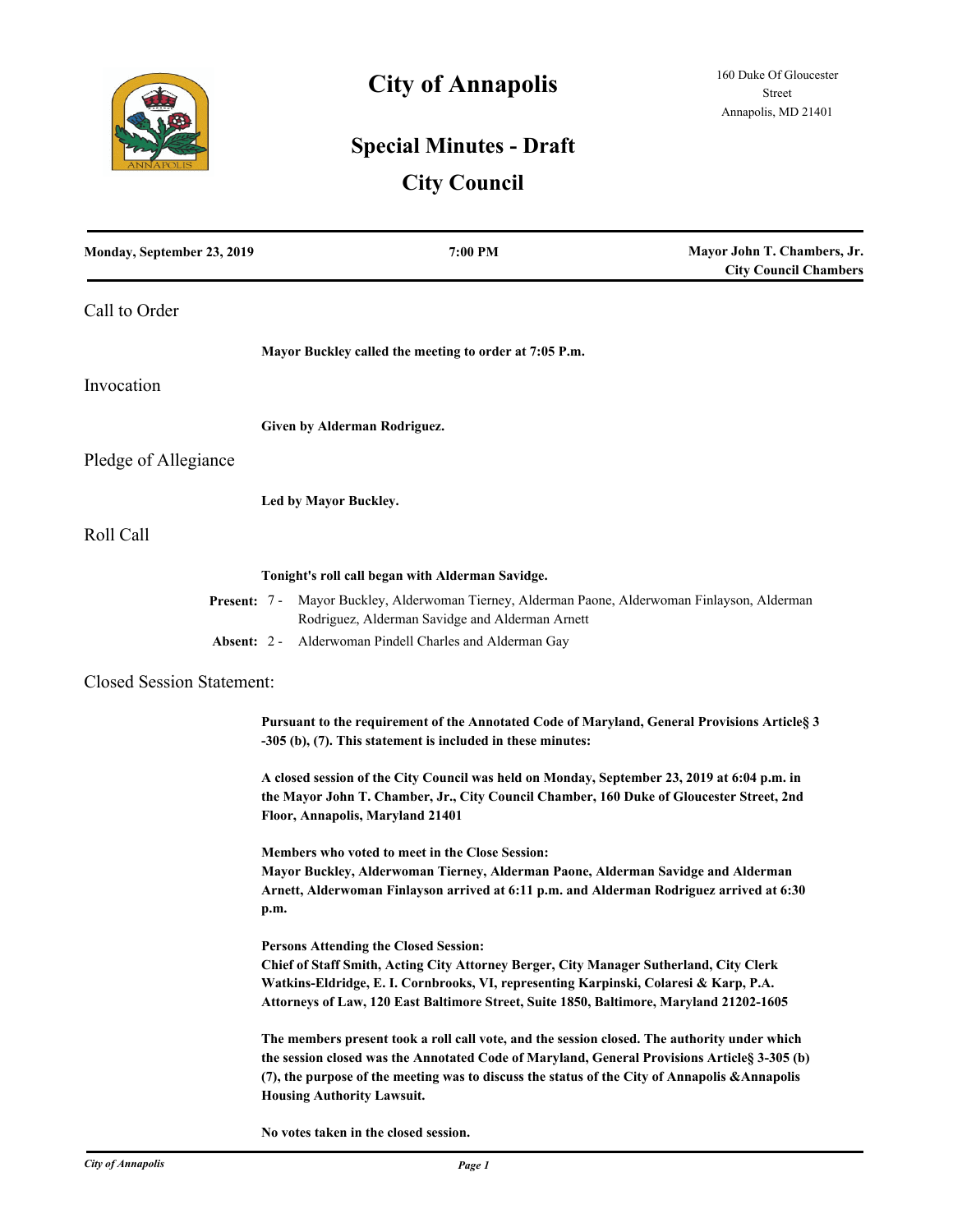|                         | Upon motion duly made, seconded and adopted, the closed session adjourned at 6:54 p.m.                                                                          |
|-------------------------|-----------------------------------------------------------------------------------------------------------------------------------------------------------------|
| Approval of Agenda      |                                                                                                                                                                 |
|                         | Alderman Rodriguez moved to approve the agenda AS AMENDED to ADD O-21-19 Moderately<br>Priced Dwelling Units on second reader. Seconded. CARRIED on voice vote. |
| <b>Ceremonial Items</b> |                                                                                                                                                                 |
| ID-586-19               | <b>City Council Citation - Harold Wenn</b>                                                                                                                      |
|                         | This Informational Item was presented.                                                                                                                          |
| $ID-593-19$             | <b>City Council Citation - Dr. Phillip Butts</b>                                                                                                                |
|                         | This Informational Item was presented.                                                                                                                          |
| $ID-605-19$             | <b>City Council Citation - Terry Averill</b>                                                                                                                    |
|                         | This Informational Item was presented.                                                                                                                          |
| $ID-617-19$             | City Council Citation - Paul Larochelle & Sheehy Lexus                                                                                                          |
|                         | This Informational Item was presented.                                                                                                                          |
| $ID-622-19$             | City Council Citations - One Annapolis End of School Celebration - One                                                                                          |
|                         | Annapolis Back 2 School Kick Off - NAM & NAM-CAN                                                                                                                |
|                         | This Informational Item was presented.                                                                                                                          |
|                         | This Informational Item was presented.                                                                                                                          |
| $ID-623-19$             | <b>City Council Citation - Patriot Point/Military Bowl Foundation</b>                                                                                           |
|                         | This Informational Item was presented.                                                                                                                          |

# **Petitions, Reports and Communications**

## **A. Update from the Mayor**

Good evening and thank you for coming tonight.

I'd like to send condolences to the Brown family. Longtime city employee and community volunteer Raynaldo Brown lost his brother, Alonzo last week. Please know that you and your family are in my heart during this time.

Earlier this month, we broke ground on a new Truxtun Park Pool. Please go to the city website to check out the video of what the pool is going to look like. This will be a wonderful amenity for our families and children and residents. Let's be alert as a council to ensure we are able to support the efforts of the Department of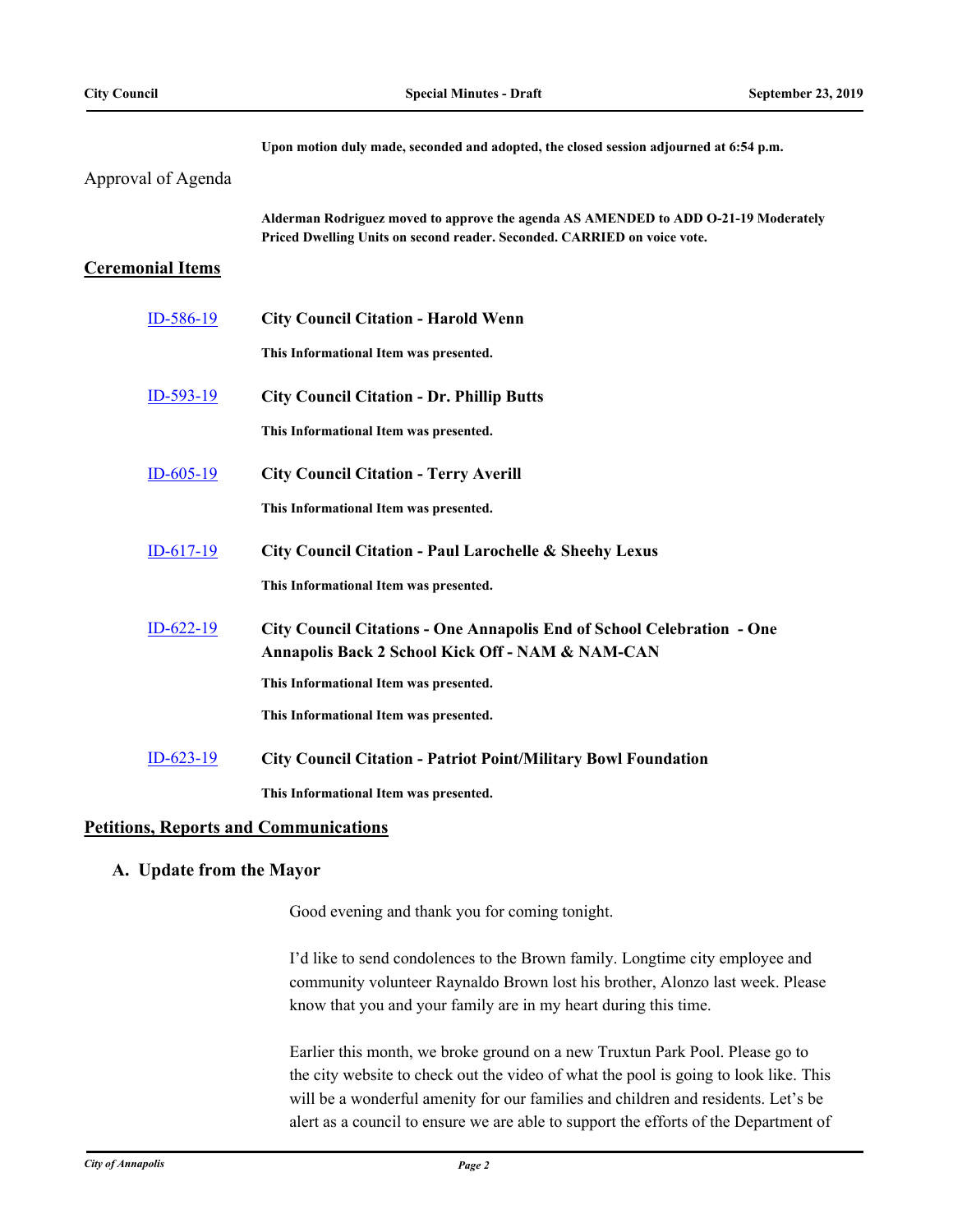Public Works and the Department of Recreation and Parks to make the Memorial Day 2020 opening.

A few days later, I had the honor to speak to a conference in Cambridge Maryland of the leading utility providers in Maryland, Virginia, Delaware and Washington, DC. At the talk, we discussed some of the connected communities initiatives, like smart and LED lighting, electric vehicle chargers, physical connectivity across utility right-of-ways like the Poplar Trail and the extension, smart kiosks, digital connectivity through 5G networks and sensors that can be installed on utility poles to detect flooding and power outages. Representatives were very excited to hear about how our City is moving forward on these initiatives and our relationships with our utility partners. This will benefit residents.

A couple of notes on Hispanic Heritage Month, which runs September 15 to October 15: First, the Hispanic Business breakfast was last Thursday. This is an initiative of the Mayor's office where Hispanic Liaison Adriana Lee has been helping the business community network and share ideas. There were 50 businessmen and women who met to discuss issues included taxes and trade. It was well attended and informative. It was all the things a networking breakfast should be. Thank you to all who attended and thanks to Comptroller Franchot for help from your staff.

In addition, and Alderman Rodriguez asked me to remind folks tonight, take a few moments to walk the halls of City Hall downstairs for the art installation by local artist Jesse Raudales. He is the first Latino chosen to commemorate the Olympic Games. This is a major accomplishment for any artist, and his hand-selected paintings are here for another week or so.

The Office of Emergency Management served more than 200 households and 1,100 individuals in a partnership with the Anne Arundel County Food Bank and the Annapolis Police Department's Community Services Unit through their Food Friday initiative since April.

Speaking of Public Safety, Police Chief Ed Jackson, Alderwoman Pindell Charles, Alderman Gay and I, along with police officers and community members, came out for Bywater's "Unity in the Community" Day on Saturday. First, we had gorgeous weather. Second, we had folks out talking about addiction support and Narcan training, Finally, it was a great event with activities for the kids, live music, and faith groups represented. A really great day. Thank you to everyone who helped to organize and put that together.

Fire chief Doug Remaley wanted me to mention that the city had 9 new Firefighter/Paramedics graduate from the Anne Arundel County Fire Academy on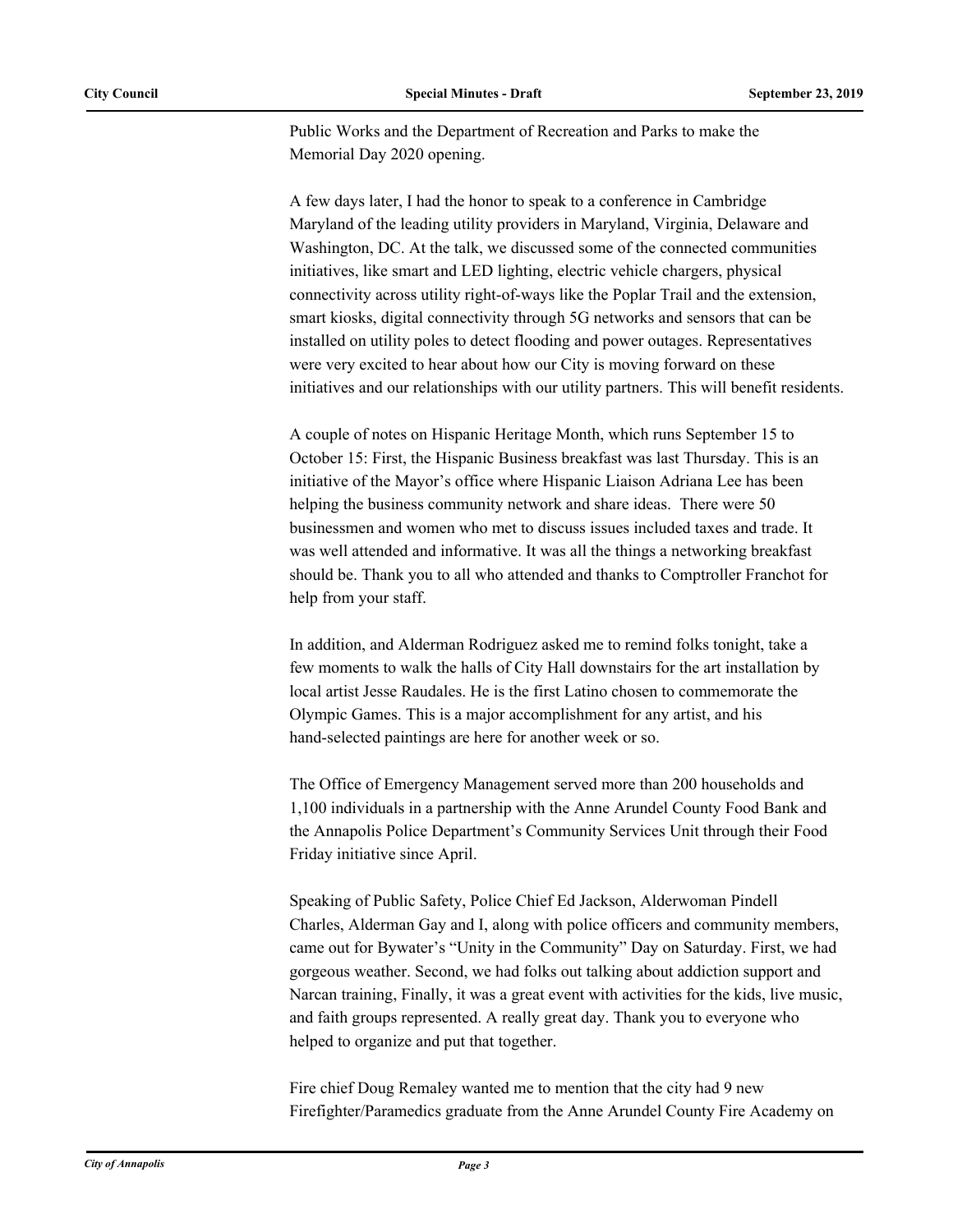Friday. Congratulations and welcome!

On Saturday, the City hosted a Recovery Walk through downtown. It started at Whitmore park where booths and vendors were set up to offer resources to people seeking recovery services. The event was in partnership with Recovery Anne Arundel and Street Corner Ministries.

Also in September, I was honored to have been a speaker at the Lynching Plaque dedication at Whitmore Park. We must never forget that there were victims of lynchings right here in Annapolis. At least five are recorded. This form of racially motivated violence was never about justice. It was a terror campaign. As part of moving our nation's story forward, we must deal with our difficult and ugly history. A path to racial reconciliation is only possible by recognizing the trauma that African-descended people had to and still to his day tolerate.

I have to note a couple of rallies that have taken place in the past two weeks. One in Washington DC with Mayors and Mom's Demand Action volunteers regarding gun violence. The other: climate protests that took place here in Annapolis, in Washington and all over the world.

If we aren't listening to the young people on these two issues, guns and climate, we need to start. They are leading us on both.

I was able to attend a "Mayors Against Illegal Guns" event in DC. Kids have given many of us elected officials the courage to begin standing up to the NRA. To be honest, it was heartbreaking to look around that event and see so many mayors from so many places that have experienced mass shootings and everyday gun violence. We need a new direction on this issue and I am hopeful that mayors and moms -- and kids -- will lead us there.

For the climate marches, we here in this body have a role to play. The City Dock Action Committee is working on its report for City Dock, but we will have decisions to make regarding sustainability and resiliency, or our ability as a city to bounce back from flooding or other natural disasters. We need to think about this for all areas of our City. I hope you will join me.

And that's it!

Wait! I do have one more thing.

Happy Birthday Ms. Acting City Attorney Berger.

**Mayor Gavin Buckley, Council Remarks 23 September 2019**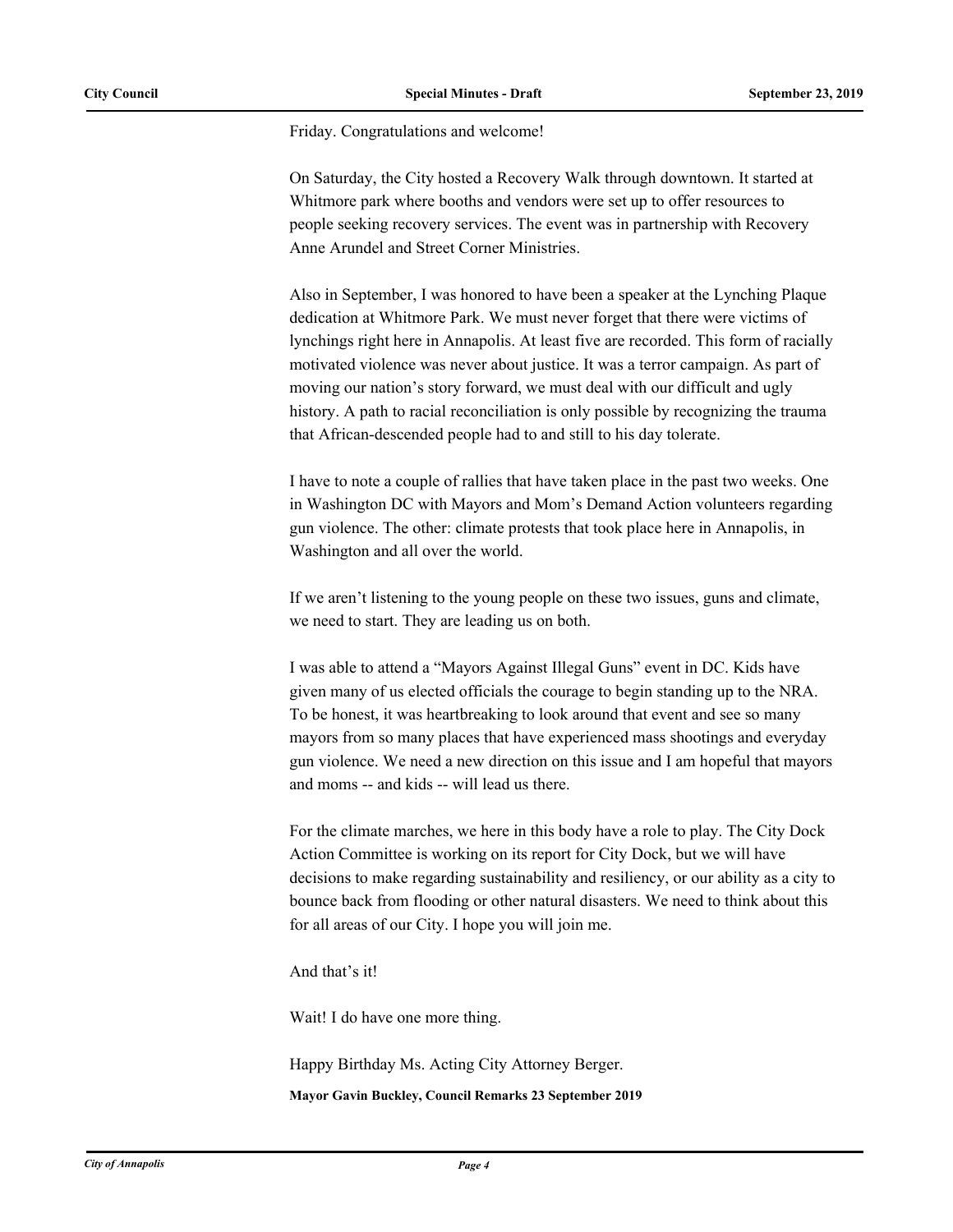# **B. City Manager Required Administrative Submittals:**

# **Article VI - OPERATIONS, Sec. 2.B, (7): Monthly Status Reports - July**

# [ID-635-19](http://annapolismd.legistar.com/gateway.aspx?m=l&id=/matter.aspx?key=4486) **City Managers Monthly Report - July 2019**

## **C. Reports by Committees**

Alderman Paone requested: Quarterly Report of the Audit Committee be added to the 10/14/19 City Council Meeting Agenda.

**Standing Committee Dates thru 10/14/19: 10/2/19 Finance Committee 10:30 a.m. - 12:30 p.m. 10/7/19 Public Safety Committee 6:00 p.m. - 7:30 p.m. 10/8/19 Rules and City Government Committee 4:00 p.m. - 6:00 p.m. 10/10/19 Economic Matters Committee 4:00 p.m. - 5:30 p.m.**

## **D. Comments by the General Public**

### Speakers:

Alex Kopicki,706 Giddings Avenue, Annapolis, Maryland 21401. Walter Vasquez,48 Parole Street, Annapolis, Maryland 21401 Susan Margolies, 113 Conduit Street, Annapolis, Maryland 21401 Christine Schulstad, 707 Miller Road, Annapolis, Maryland 21401. Will Small, 707 Melrose Street, Annapolis, Maryland 21401. John Maggio, 1313 Breezeway Drive, Annapolis, Maryland 21401 representing Hawk Marketing.

**Mayor Buckley declared comments from the general public closed.**

## **Consent Calendar**

## **Approval of the Consent Calendar**

**A motion was made by Alderman Savidge to approve the Consent Calendar. The motion carried:unanimously**

- **Aye:** Mayor Buckley, Alderwoman Tierney, Alderman Paone, Alderwoman Finlayson, Alderman Rodriguez, Alderman Savidge and Alderman Arnett Aye: 7 -
- **Absent:** 2 Alderwoman Pindell Charles and Alderman Gay

# **Appointments**

## [AP-59-18](http://annapolismd.legistar.com/gateway.aspx?m=l&id=/matter.aspx?key=4035) **The Appointment of Pegeen Townsend to the Ethics Commission**

Aye: 7 - Mayor Buckley, Alderwoman Tierney, Alderman Paone, Alderwoman Finlayson, Alderman Rodriguez, Alderman Savidge and Alderman Arnett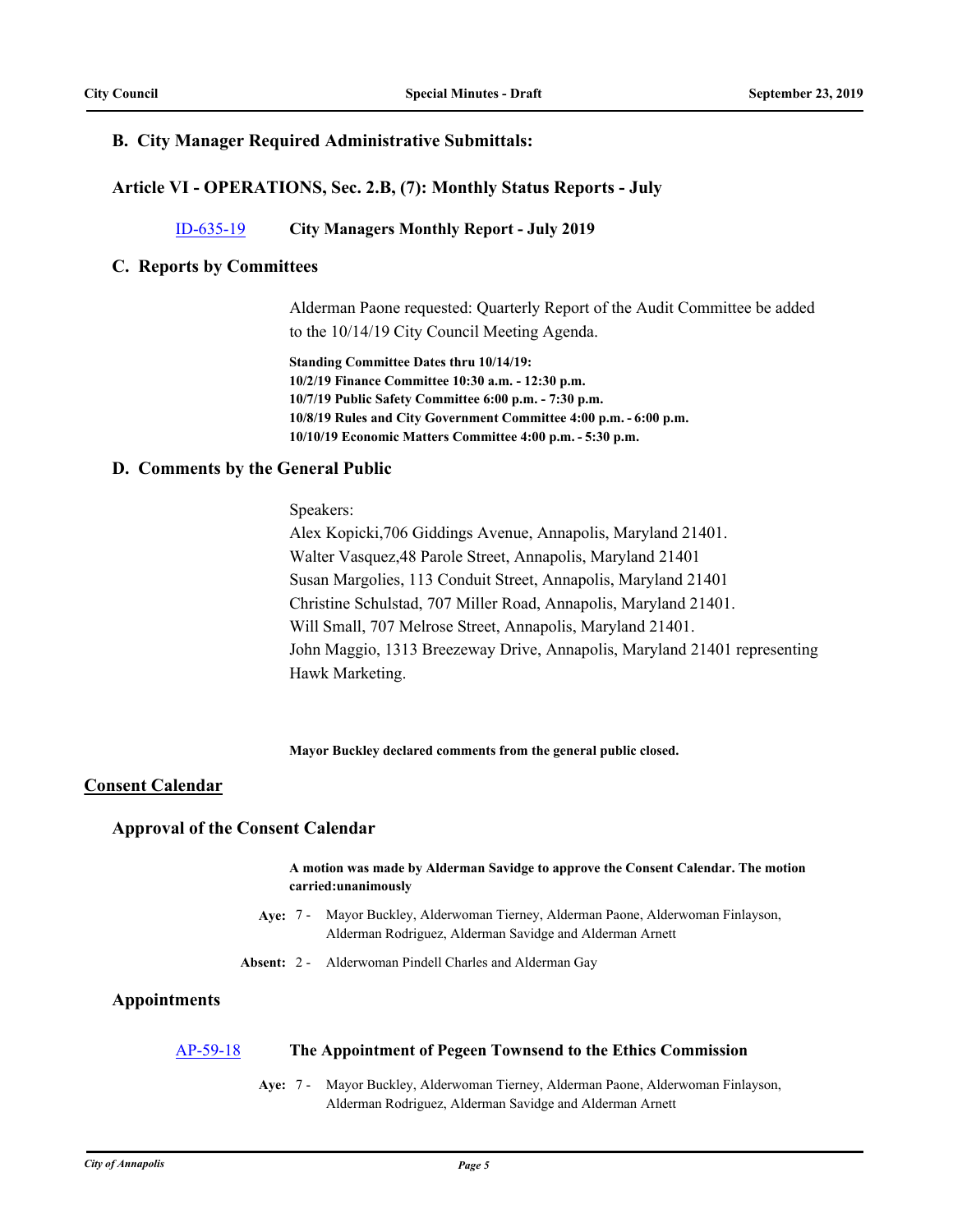**Absent:** 2 - Alderwoman Pindell Charles and Alderman Gay

#### [AP-123-19](http://annapolismd.legistar.com/gateway.aspx?m=l&id=/matter.aspx?key=4360) **The Appointment of Randy Rowel to the Environmental Commission**

- Aye: 7 Mayor Buckley, Alderwoman Tierney, Alderman Paone, Alderwoman Finlayson, Alderman Rodriguez, Alderman Savidge and Alderman Arnett
- **Absent:** 2 Alderwoman Pindell Charles and Alderman Gay

#### [AP-125-19](http://annapolismd.legistar.com/gateway.aspx?m=l&id=/matter.aspx?key=4439) **The Appointment of Alvin Collins to the Civil Service Board**

- Aye: 7 Mayor Buckley, Alderwoman Tierney, Alderman Paone, Alderwoman Finlayson, Alderman Rodriguez, Alderman Savidge and Alderman Arnett
- **Absent:** 2 Alderwoman Pindell Charles and Alderman Gay

#### [AP-126-19](http://annapolismd.legistar.com/gateway.aspx?m=l&id=/matter.aspx?key=4440) **The Re-Appointment of Christina Aist to the Recreation Advisory Board**

- Aye: 7 Mayor Buckley, Alderwoman Tierney, Alderman Paone, Alderwoman Finlayson, Alderman Rodriguez, Alderman Savidge and Alderman Arnett
- **Absent:** 2 Alderwoman Pindell Charles and Alderman Gay

# [AP-128-19](http://annapolismd.legistar.com/gateway.aspx?m=l&id=/matter.aspx?key=4442) **The Appointment of William Williams to the Historic Preservation Commission**

- **Aye:** Mayor Buckley, Alderwoman Tierney, Alderman Paone, Alderwoman Finlayson, Alderman Rodriguez, Alderman Savidge and Alderman Arnett Ave: 7 -
- **Absent:** 2 Alderwoman Pindell Charles and Alderman Gay

#### **Supplemental Appropriations**

# [SA-9-20](http://annapolismd.legistar.com/gateway.aspx?m=l&id=/matter.aspx?key=4408) **Fire Department Revenue: Federal Operating Grant Revenue - FEMA - Assistance to Firefighters Grant (\$114,361.00) Expenditure: FEMA - Assistance to Firefighters Grant - Capital Outlay (\$114,361.00)**

**A motion was made by Alderman Savidge to approve the Consent Calendar. The motion carried:unanimously**

- Aye: 7 Mayor Buckley, Alderwoman Tierney, Alderman Paone, Alderwoman Finlayson, Alderman Rodriguez, Alderman Savidge and Alderman Arnett
- **Absent:** 2 Alderwoman Pindell Charles and Alderman Gay

#### **Fund Transfer Greater than \$25,000**

# [FT-2-20](http://annapolismd.legistar.com/gateway.aspx?m=l&id=/matter.aspx?key=4462) **OEP & P&Z**

**Transfer From: Planning and Zoning Programs & Activities (\$29,850.00) Transfer To: Office of Environmental Policy Telephone (2,350.00), Office of Environmental Policy Programs & Activities (27,180.00), Office of Environmental Policy R&M Vehicles (320.00)**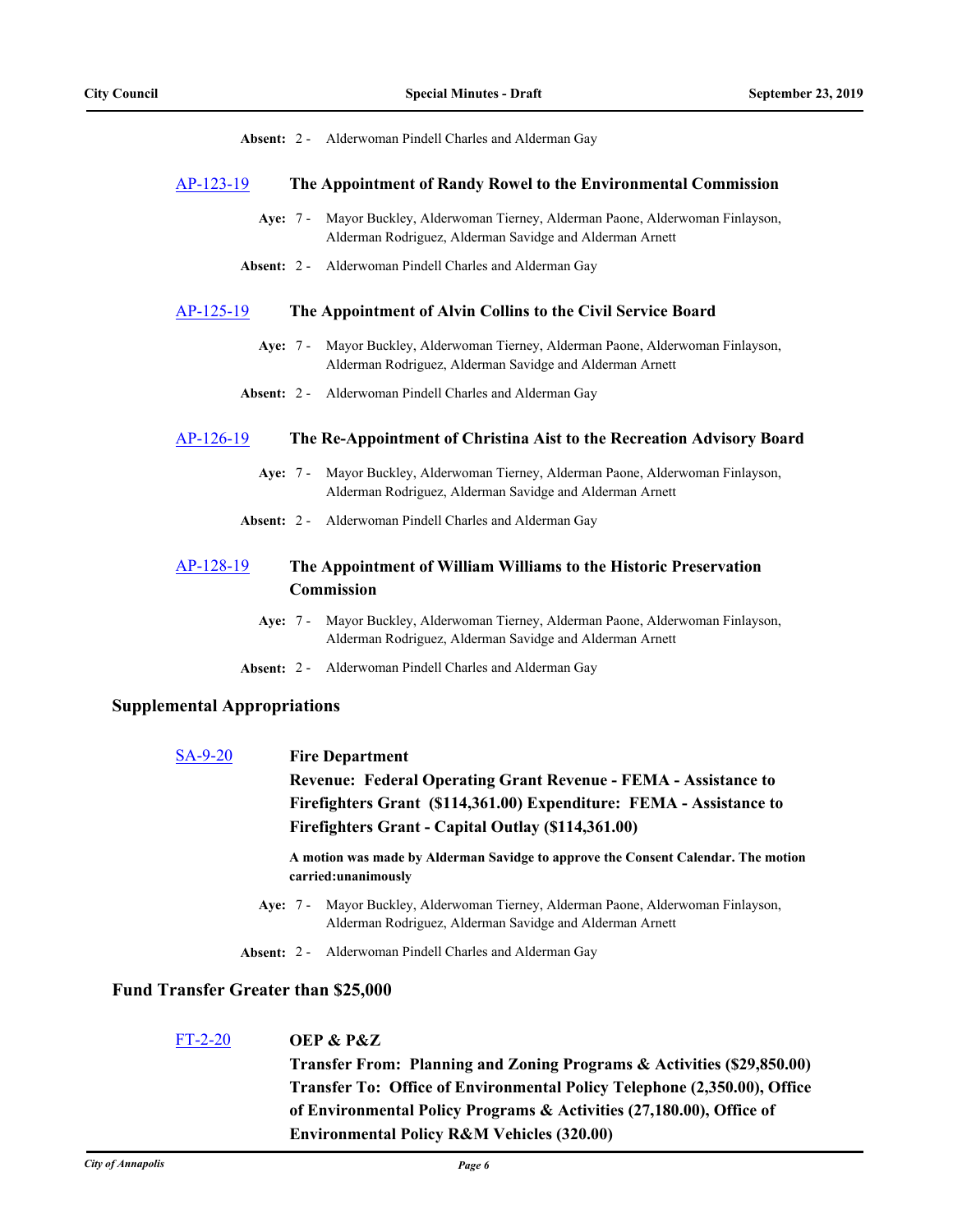**A motion was made by Alderman Savidge to approve the Consent Calendar. The motion carried:unanimously**

- **Aye:** Mayor Buckley, Alderwoman Tierney, Alderman Paone, Alderwoman Finlayson, Alderman Rodriguez, Alderman Savidge and Alderman Arnett Aye: 7 -
- **Absent:** 2 Alderwoman Pindell Charles and Alderman Gay

#### **Legislative Actions**

## **First Readers**

[O-34-19](http://annapolismd.legistar.com/gateway.aspx?m=l&id=/matter.aspx?key=4449) **Planning and Zoning - Appeal Procedures - For the purpose of clarifying the procedures governing an appeal of a decision of the Planning and Zoning Director; making stylistic changes; and generally related to appeal procedures.**

*Sponsors:* Arnett and Savidge

- Aye: 7 Mayor Buckley, Alderwoman Tierney, Alderman Paone, Alderwoman Finlayson, Alderman Rodriguez, Alderman Savidge and Alderman Arnett
- **Absent:** 2 Alderwoman Pindell Charles and Alderman Gay

**Mayor Buckley referred to the Planning Commission.**

**Mayor Buckley referred to the Rules & City Government Committee.**

**Alderman Savidge requested his name be added as a co-sponsor of O-34-19.**

# [O-35-19](http://annapolismd.legistar.com/gateway.aspx?m=l&id=/matter.aspx?key=4463) **Waterfront Maritime Conservation District - Uses - For the purpose of allowing the uses Seafood Industrial and Food Service Marts in the Waterfront Maritime Conservation District.**

#### *Sponsors:* Tierney

- Aye: 7 Mayor Buckley, Alderwoman Tierney, Alderman Paone, Alderwoman Finlayson, Alderman Rodriguez, Alderman Savidge and Alderman Arnett
- **Absent:** 2 Alderwoman Pindell Charles and Alderman Gay

**Mayor Buckley referred to the Planning Commission.**

**Mayor Buckley referred to the Rules and City Government Committee.**

**Alderwoman Tierney referred to the Maritime Advisory Board.**

- [R-41-19](http://annapolismd.legistar.com/gateway.aspx?m=l&id=/matter.aspx?key=4454) **Itinerant Merchant Sales in the Historic District For the purpose of authorizing hawker, peddler, and itinerant merchant sales in the Historic District in conjunction with the April 4, 2020, Martin Luther King, Jr. Parade and Festival.**
	- *Sponsors:* Tierney
		- **Aye:** Mayor Buckley, Alderwoman Tierney, Alderman Paone, Alderwoman Finlayson, Alderman Rodriguez, Alderman Savidge and Alderman Arnett Aye: 7 -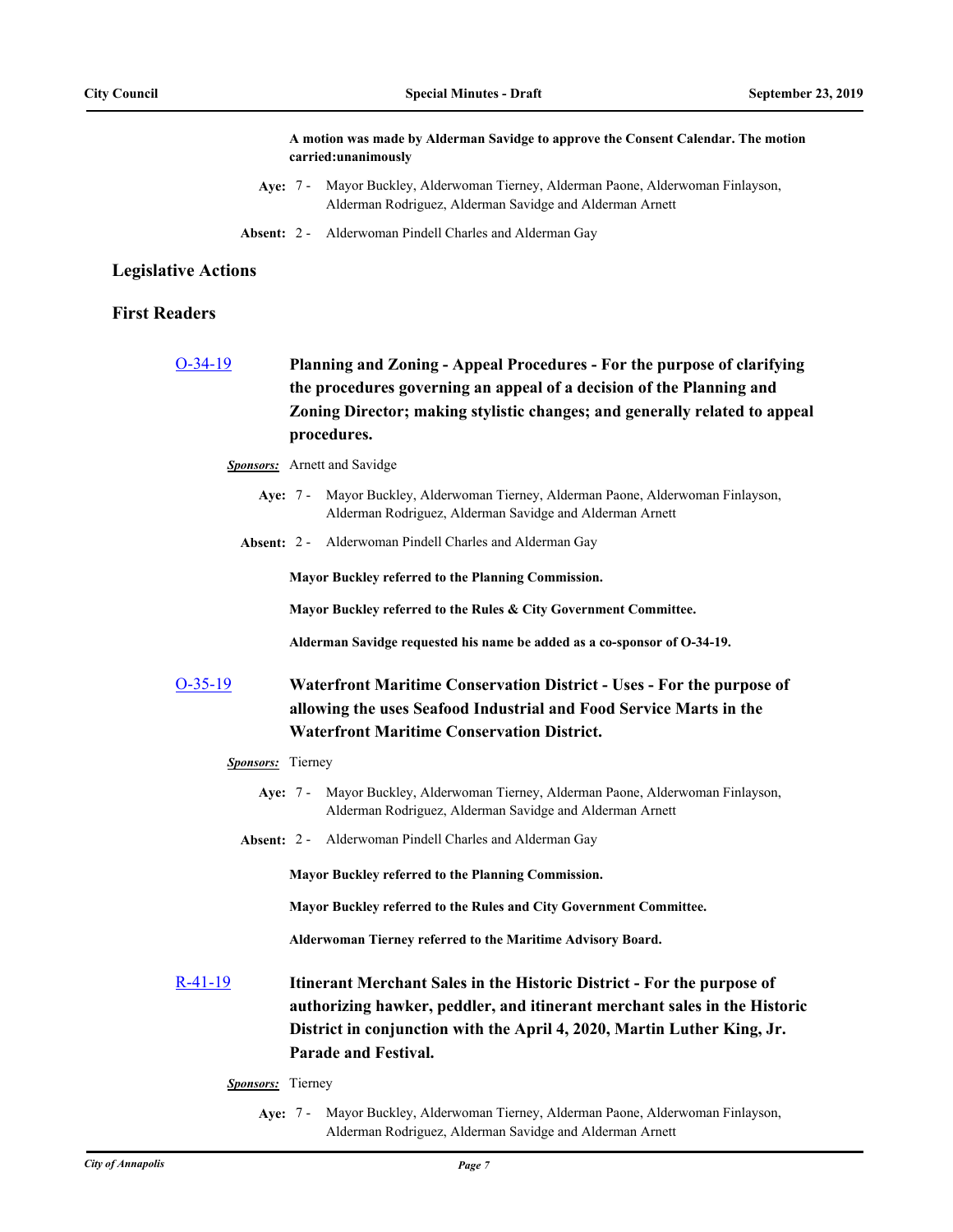**Absent:** 2 - Alderwoman Pindell Charles and Alderman Gay

### **Second Readers**

# [O-29-19](http://annapolismd.legistar.com/gateway.aspx?m=l&id=/matter.aspx?key=4396) **Purchasing and Procurement - For the purpose of establishing and enacting purchasing and procurement laws for the City of Annapolis.**

- *Sponsors:* Buckley
	- Aye: 7 Mayor Buckley, Alderwoman Tierney, Alderman Paone, Alderwoman Finlayson, Alderman Rodriguez, Alderman Savidge and Alderman Arnett
	- **Absent:** 2 Alderwoman Pindell Charles and Alderman Gay

# [O-30-19](http://annapolismd.legistar.com/gateway.aspx?m=l&id=/matter.aspx?key=4403) **Sidewalk Signs - For the purpose of authorizing the Director of Planning and Zoning to revoke or suspend a sign permit approval in certain circumstances; and providing for a delayed effective date of the sidewalk sign permit fee.**

- *Sponsors:* Tierney and Rodriguez
	- Aye: 7 Mayor Buckley, Alderwoman Tierney, Alderman Paone, Alderwoman Finlayson, Alderman Rodriguez, Alderman Savidge and Alderman Arnett
	- **Absent:** 2 Alderwoman Pindell Charles and Alderman Gay

# **End of Consent Calendar**

#### **Legislative Actions**

# **First Readers Article I - Rules of Procedure, Sec. 2.16.150 Suspension of Rules - REQUESTED**

[R-42-19](http://annapolismd.legistar.com/gateway.aspx?m=l&id=/matter.aspx?key=4475) **Audit Committee - Aldermanic Appointments - For the purpose of confirming aldermanic appointments to the Audit Committee.**

*Sponsors:* Buckley

**Alderman Arnett moved to adopt R-42-19 on first reader. Seconded. CARRIED on voice vote.**

**Alderman Arnett moved to suspend the rules to allow passage of resolution at the meeting of its introduction. Seconded. CARRIED on voice vote.**

**Alderman Arnett moved to adopt R-42-19 on second reader. Seconded. A roll call vote was taken. The motion CARRIED by the following vote:**

- Aye: 7 Mayor Buckley, Alderwoman Tierney, Alderman Paone, Alderwoman Finlayson, Alderman Rodriguez, Alderman Savidge and Alderman Arnett
- **Absent:** 2 Alderwoman Pindell Charles and Alderman Gay

# [R-43-19](http://annapolismd.legistar.com/gateway.aspx?m=l&id=/matter.aspx?key=4474) **Standing Committee Appointments - For the purpose of confirming certain recommended appointments to the aldermanic Standing Committees.**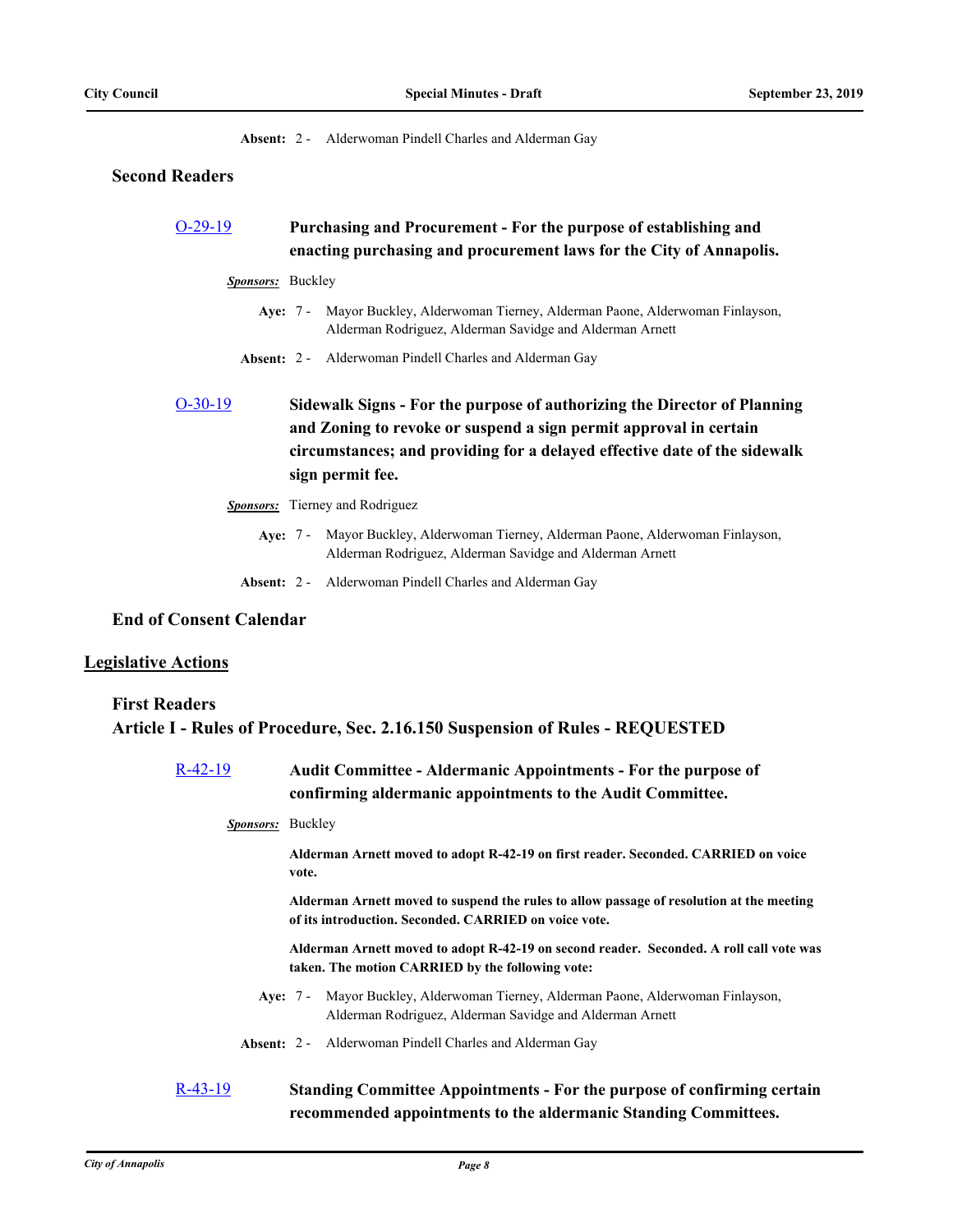*Sponsors:* Buckley

**Alderman Arnett moved to adopt R-43-19 on first reader. Seconded. CARRIED on voice vote.**

**Alderman Arnett moved to suspend the rules to allow passage of resolution at the meeting of its introduction. Seconded. CARRIED on voice vote.**

**Alderman Arnett moved to adopt R-43-19 on second reader. Seconded. A roll call vote was taken. The motion CARRIED by the following vote:**

Aye: 7 - Mayor Buckley, Alderwoman Tierney, Alderman Paone, Alderwoman Finlayson, Alderman Rodriguez, Alderman Savidge and Alderman Arnett

**Absent:** 2 - Alderwoman Pindell Charles and Alderman Gay

# **Second Readers**

**Article I - Rules of Procedure, Sec. 2.16.180 (A) Public Hearing Required - Subsequently Substantively Amends**

| $O-25-19$         | Watershed Restoration Fund - For the purpose of modifying the functions<br>of the Watershed Restoration Fund; CREATING CERTAIN<br>DEFINITIONS; AND REQUIRING ANNUAL REPORTING ON THE<br>FUND.                                   |
|-------------------|---------------------------------------------------------------------------------------------------------------------------------------------------------------------------------------------------------------------------------|
| Sponsors: Buckley |                                                                                                                                                                                                                                 |
|                   | Alderman Arnett moved to adopt O-25-19 on second reader. Seconded.                                                                                                                                                              |
|                   | Alderman Savidge moved to amend O-25-19 as follows:<br>O-25-19 Amendment 1 Arnett, Paone, Finlayson<br>O-25-19 Amendment 2-3 Savidge, Tierney, Arnett<br>O-25-19 Amendment 4 Tierney. Seconded. CARRIED on voice vote.          |
|                   | Alderwoman Tierney moved to adopt O-25-19 as amended on second reader. Seconded.<br><b>CARRIED</b> on voice vote.                                                                                                               |
|                   | Alderman Arnett moved to adopt O-25-19 on third reader. Seconded. A roll call vote was<br>taken. The motion CARRIED by the following vote:                                                                                      |
|                   | Mayor Buckley, Alderwoman Tierney, Alderman Paone, Alderwoman Finlayson,<br>Ave: $7 -$<br>Alderman Rodriguez, Alderman Savidge and Alderman Arnett                                                                              |
|                   | Absent: 2 - Alderwoman Pindell Charles and Alderman Gay                                                                                                                                                                         |
| $O-32-19$         | <b>Issuance of General Obligation Bonds and Bond Anticipation Notes - For</b><br>the purpose of authorizing and empowering the City of Annapolis (the                                                                           |
|                   | "City") to issue and sell, upon its full faith and credit, (i) one or more<br>series of its general obligation bonds in the aggregate principal amount<br>not to exceed \$17,375,072 (the "Bonds"), pursuant to Sections 19-301 |
|                   | through 19-309, inclusive, of the Local Government Article of the                                                                                                                                                               |
|                   | Annotated Code of Maryland, as amended, and Article VII, Section 11 of<br>the Charter of the City of Annapolis, as amended (the "Charter"), (ii) one                                                                            |
|                   | or more series of its general obligation bond anticipation notes in                                                                                                                                                             |

**anticipation of the issuance of the Bonds in the maximum aggregate**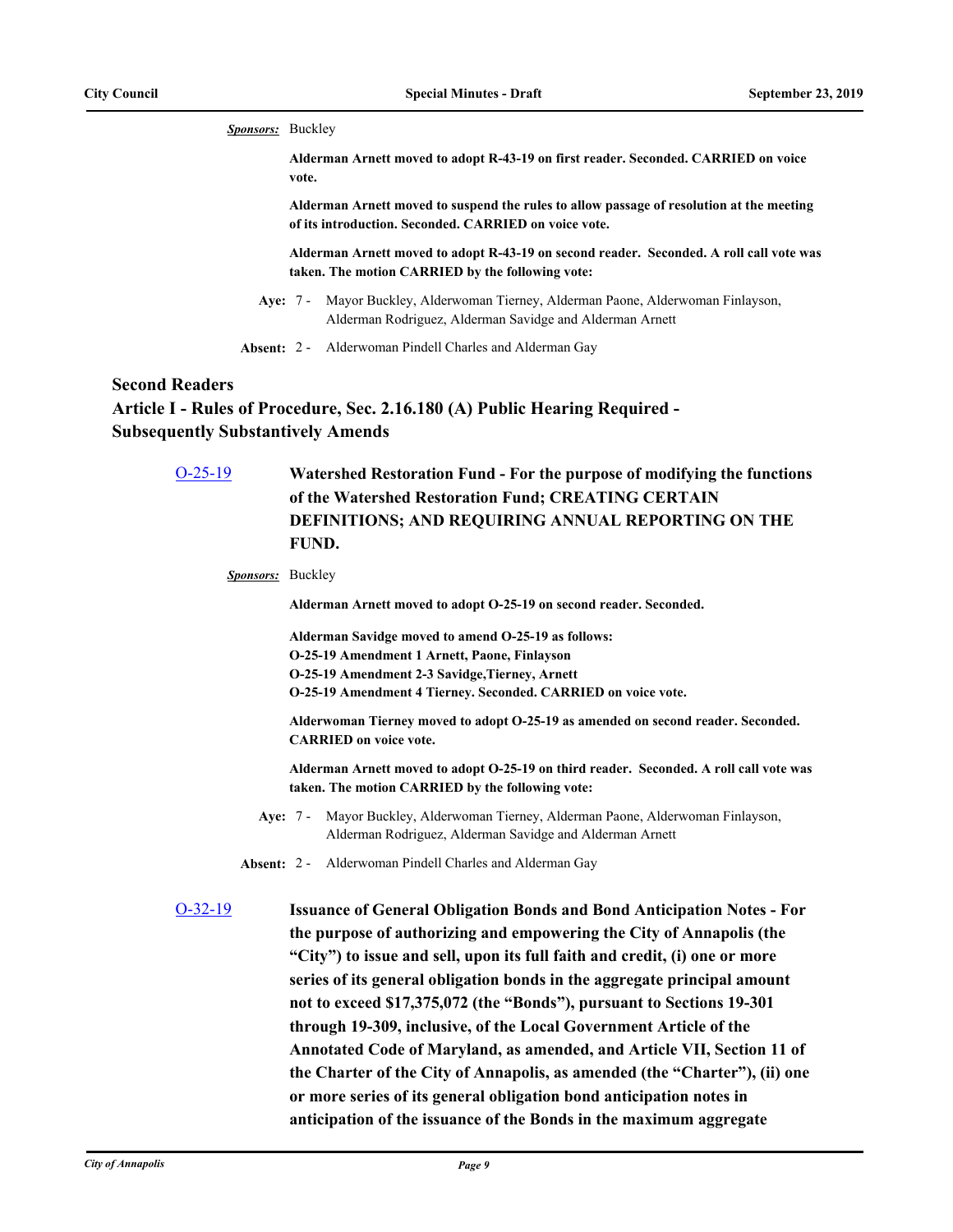**principal amount equal to the maximum aggregate principal amount of the Bonds (the "Notes"), pursuant to Sections 19-211 through 19-221, inclusive, of the Local Government Article of the Annotated Code of Maryland, as amended and the Charter and (iii) one or more series of its general obligation bonds to refund specified bonds previously issued by the City in the aggregate principal amount not to exceed 120% of the principal amount of bonds to be refunded (the "Refunding Bonds"), pursuant to Section 19-207 and Sections 19-301 through 19-309, inclusive, of the Local Government Article of the Annotated Code of Maryland, as amended, and the Charter; providing that the Bonds, Notes and Refunding Bonds shall be issued and sold for the public purpose of financing and refinancing certain capital projects of the City as provided in this Ordinance; prescribing the form and tenor of the Bonds, Notes and Refunding Bonds; providing for the method of sale of the Bonds, Notes and Refunding Bonds and other matters relating to the issuance and sale thereof; providing for the disbursement of the proceeds of the Bonds, Notes and Refunding Bonds; covenanting to levy and collect all taxes necessary to provide for the payment of the principal of and interest on the Bonds, Notes and Refunding Bonds; and generally providing for and determining various matters relating to the issuance, sale and delivery of the Bonds, Notes and Refunding Bonds.**

#### *Sponsors:* Buckley

**Alderwoman Tierney moved to adopt O-32-19 on second reader. Seconded. CARRIED on voice vote.**

**Alderwoman Tierney moved to adopt O-32-19 on third reader. Seconded. A roll call vote was taken. The motion CARRIED by the following vote:**

- **Aye:** Mayor Buckley, Alderwoman Tierney, Alderman Paone, Alderwoman Finlayson, Alderman Rodriguez, Alderman Savidge and Alderman Arnett Aye: 7 -
- **Absent:** 2 Alderwoman Pindell Charles and Alderman Gay

[O-33-19](http://annapolismd.legistar.com/gateway.aspx?m=l&id=/matter.aspx?key=4411) **Modification of use of unexpended proceeds of certain of the general obligation bonds of the City of Annapolis - For the purpose of modifying the use of unexpended proceeds of the City's Public Improvements and Refunding Bonds, 2012 Series, the City's Public Improvements Bonds, 2013 Series, the City's Public Improvements Bonds, 2015 Series A, and the City's Public Improvements Bonds, 2016 Series A (Tax-Exempt).**

### *Sponsors:* Buckley

**Alderman Arnett moved to adopt O-33-19 on second reader. Seconded. CARRIED on voice vote.**

**Alderwoman Tierney moved to adopt O-33-19 on third reader. Seconded. A roll call vote was taken. The motion CARRIED by the following vote:**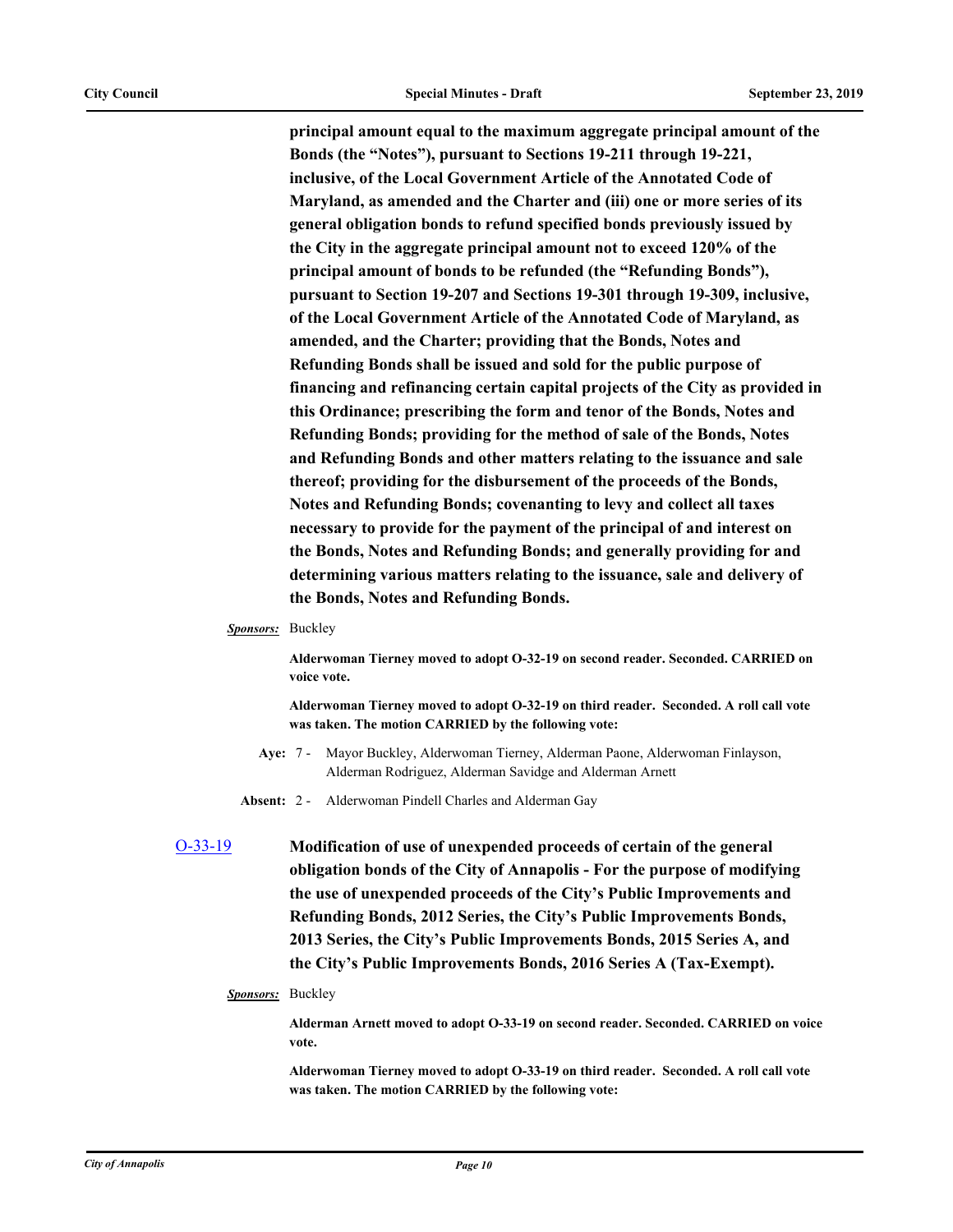- Aye: 7 Mayor Buckley, Alderwoman Tierney, Alderman Paone, Alderwoman Finlayson, Alderman Rodriguez, Alderman Savidge and Alderman Arnett
- **Absent:** 2 Alderwoman Pindell Charles and Alderman Gay

#### **The order of the agenda was amended to allow for Legislative Action - Second Reader**

[O-21-19](http://annapolismd.legistar.com/gateway.aspx?m=l&id=/matter.aspx?key=4221) **Moderately Priced Dwelling Units - For the purpose of extending the occupancy periods for the sale and rental of Moderately Priced Dwelling Units ("MPDUs"); increasing the minimum requirements for the designation of MPDUs for sale and rental developments; updating definitions; increasing the required number of MPDUs proportionate to the approved development density; removing the contribution in lieu of developing MPDUs option; making stylistic changes; and generally relating to MPDUs.**

*Sponsors:* Henson, Tierney, Rodriguez, Buckley, Savidge and Gay

Acting Planning and Zoning Director Nash was present and answered questions from council.

**Alderman Rodriguez moved to adopt O-21-19 on second reader. Seconded.**

**Alderman Rodriguez moved to amend O-21-19 as follows:**

**Amendment #1:**

**On page 7, strike lines 41-45 and on page 8 strike lines 1-2 and substitute "SECTION II: AND BE IT FURTHER ESTABLISHED AND ORDAINED BY THE ANNAPOLIS CITY COUNCIL THAT THIS ORDINANCE SHALL BE CONSTRUED TO APPLY RETROACTIVELY AND SHALL BE APPLIED TO AND INTERPRETED TO AFFECT ANY PROJECT THAT HAS NOT RECEIVED FINAL SITE DESIGN APPROVAL, FINAL PLANNED DEVELOPMENT APPROVAL, FINAL SPECIAL EXCEPTION APPROVAL, OR FINAL SUBDIVISION APPROVAL AS OF THE DATE OF PASSAGE OF THIS ORDINANCE. SECTION III: AND BE IT FURTHER ESTABLISHED AND ORDAINED BY THE ANNAPOLIS CITY COUNCIL THAT THIS ORDINANCE SHALL TAKE EFFECT UPONTHE DATE OF ITS PASSAGE.". Seconded. A roll call vote was taken. The motion DEFEATED by the following vote:**

- **Aye:** 3 Alderman Rodriguez, Alderman Savidge and Alderman Arnett
- **Nay:** 4 Mayor Buckley, Alderwoman Tierney, Alderman Paone and Alderwoman Finlayson
- **Absent:** 2 Alderwoman Pindell Charles and Alderman Gay

**Alderwoman Finlayson moved to amend O-21-19 as follows:**

#### **Amendment # 2:**

**On page 5, in line 10 strike "OR"; in line 13 after "March 13, 2006" strike the "period" and substitute "semicolon OR"; in line 16 insert "4. A DEVELOPMENT THAT SETS ASIDE AFFORDABLE DWELLING UNITS IN ACCORDANCE WITH SECTION 42 OF THE FEDERAL INTERNAL REVENUE CODE, PURSUANT TO WHICH A RESTRICTED COVENANT IS TO BE RECORDED IN THE LAND RECORDS OF ANNE ARUNDEL COUNTY SETTING FORTH INCOME LIMITATIONS OF TENANTS IN ACCORDANCE**